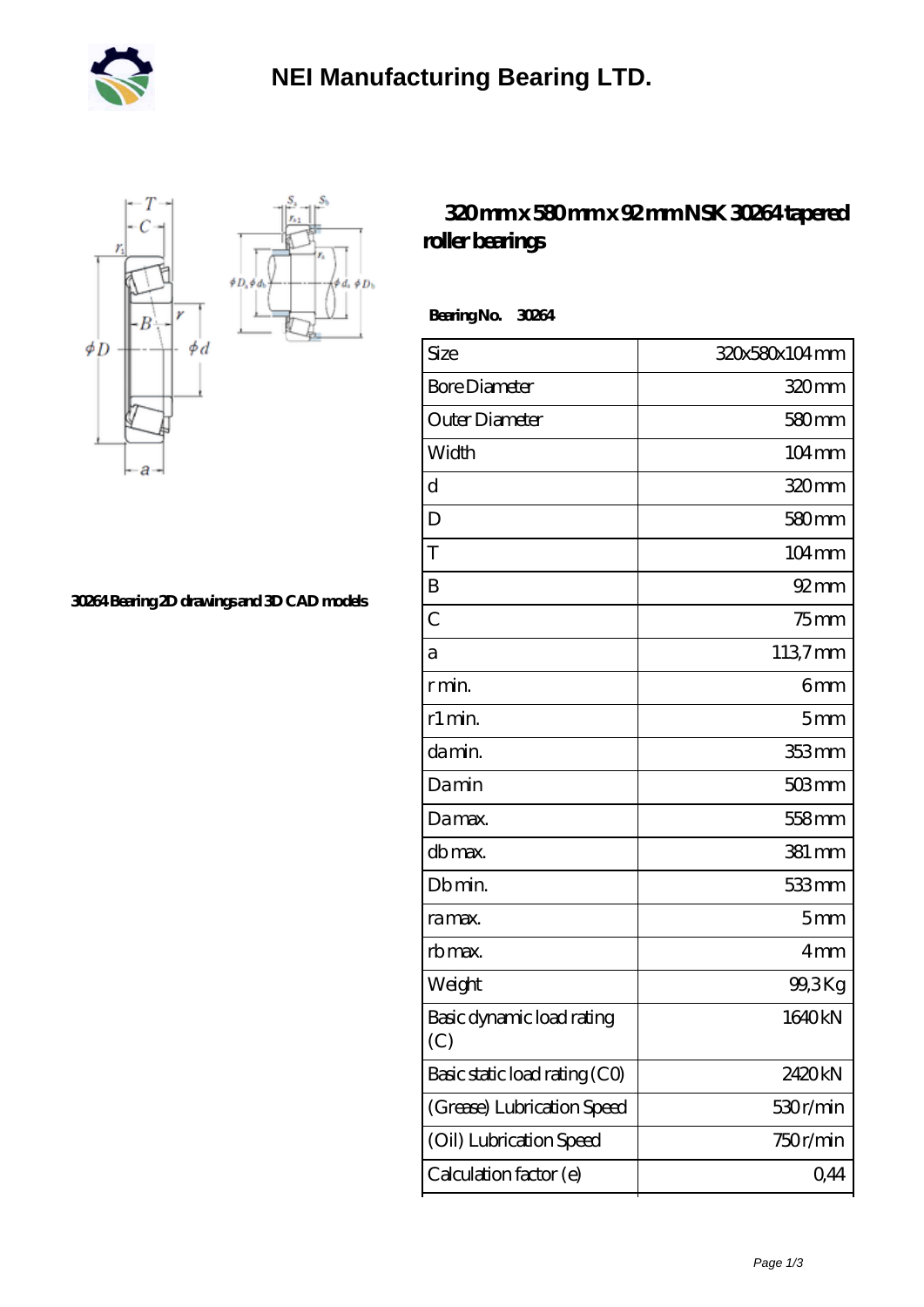

## **NEI Manufacturing Bearing LTD.**

| Calculation factor (YO) | 0,74           |
|-------------------------|----------------|
| LangID                  | 1              |
| outer r                 | 5              |
| D                       | 580            |
| TC-BET22                | $\Omega$       |
| TC-BET21                | 4              |
| TC-BET23                | $\overline{O}$ |
| inner r                 | 6              |
| mass                    | 99.3           |
| GRS rpm                 | 530            |
| $D_b$                   | 533            |
| Cr                      | 168000         |
| TC-RA                   | 931.246        |
| DE                      | 510774         |
| T-ALP23                 | O              |
| db                      | 381            |
| T-ALP22                 | $\overline{0}$ |
| Prod_Type3              | TRBSR_MD_A     |
| da                      | 353            |
| <b>T-ALP21</b>          | 33             |
| Iso                     |                |
| ALPHA                   | 165            |
| SDM                     | 450153         |
| <b>SBRG</b>             | 2              |
| $D_2a2$                 | 503            |
| hidYobi                 | 30264          |
| Y1                      | 1.4            |
| $D_a1$                  | 558            |
| $B_{-}$                 | 92             |
| hidTable                | ecat_NSTPRM    |
| Oil rpm                 | 750            |
| CQ                      | 247000         |
|                         |                |